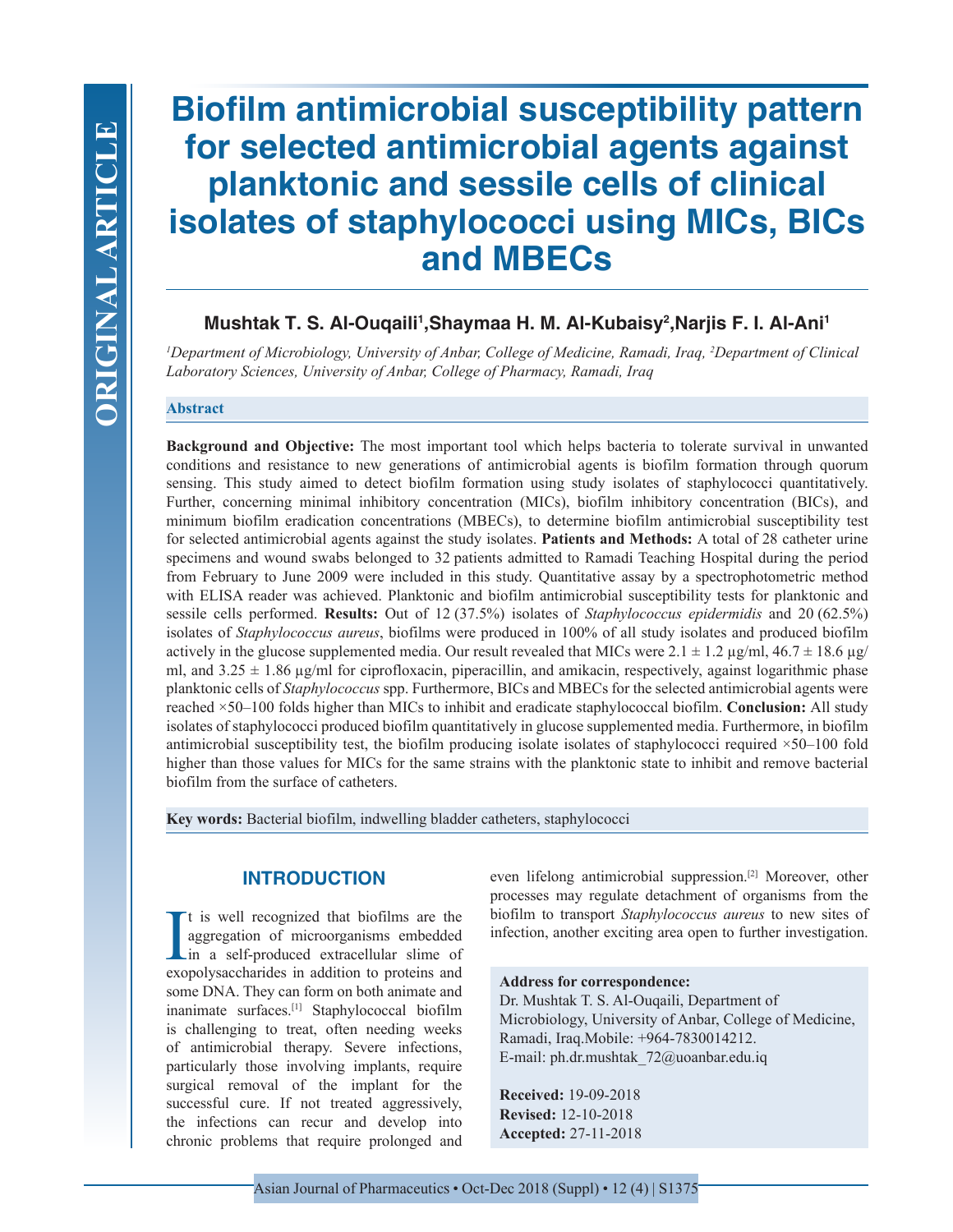The recognition that *S. aureus* forms biofilms on both native tissue and medical devices and implants has been a critical step toward understanding its pathogenesis. Furthermore, the clinicians are always facing the challenges against these severe infections. *Staphylococcus epidermidis* is a skin commensal bacterium which rarely causes disease without the presence of foreign material. This bacterium is attaching to explanted medical devices encased in slime.[3] This event provides early evidence that the biofilm concept applied to human disease.

With the passage of time, studies have also demonstrated *S. aureus* biofilms on intravascular catheters, explanted pacemaker leads, within the bone, and as vegetation is on heart valves.[4,5] Multidrug-resistant pathogens cause infections of indwelling medical devices in most cases. The implant surface provides the best environmental condition for microbial attachment and growth, with benefits to microorganisms including increased availability of nutrients, maturation, and potential for symbiotic relationships.<sup>[6]</sup> The researcher has shown that *S. aureus* can produce the same slime as *S. epidermidis*. The fact that *S. aureus*, unlike *S. epidermidis*, is virulent enough to routinely produce biofilms on native tissue alone without the presence of foreign material makes elucidating its particular biofilm physiology essential for devising strategies to combat its biofilms more effectively.<sup>[2]</sup>

This study has been undertaken to detect *in vitro* biofilm formation by *S. aureus* and *S. epidermidis* qualitatively by tube adhesion method and Foley catheter assay and quantitatively by spectrophotometric assay with ELISA reader under two experimental conditions. Further, in term of minimal inhibitory concentration (MICs) and sub-MICs, to determine antimicrobial susceptibility test for logarithmic phase planktonic cells of study isolates of staphylococci to selected antimicrobial agents. Furthermore, in the condition of biofilm inhibitory concentration (BICs) and minimum biofilm eradication concentrations (MBECs), biofilm antimicrobial susceptibility test for biofilm-producing isolates of staphylococci to selected antimicrobial agents.

# **PATIENTS AND METHODS**

A total of 28 catheter urine specimens and wound swabs obtained from 32 patients admitted to the Departments of Urology and Surgery in Ramadi General Hospital were studied during the period from February to June 2009. 21 (65.6%) were male and one (34.4%) was female with a male to female ratio of 1:1.9. The age of the patients is ranging from 19 to 76 years old with a mean value (31.14 years). Complete history had been taken directly from the patient. The information of the patients is arranging in an informative, detailed formula sheet. The clinical data regarding the distribution of isolates, type of specimens and type of infection are presenting in Table 1.

Under aseptic conditions, catheter specimens of urine obtained by withdrawing the sample with a syringe and needle from the junction area of a catheter. Catheter urine specimens are transporting to the laboratory with minimum delay. First, urine specimens were cultured as soon as possible by a semiquantitative culture technique. Under aseptic conditions, a standardized of uncentrifuged urine was cultured on the sectors of nutrient, blood, and MacConkey agar plates. Then, overnight incubation for the plates at 37°C for 1 day was achieved. After incubation, the total number of colonies per ml was counted.

Isolates were well bacteriologically identified as staphylococci and differentiated either *S. aureus* or *S. epidermidis* depending on tube coagulase test and growing on coagulase Mannitol Salt Agar (HiMedia) and DNase agar (Oxoid) and confirmed by biochemical test.<sup>[7,8]</sup> The isolated microorganisms were stored in Brain Heart Infusion (BHI) broth medium containing 20% glycerol.

#### **Quantitative biofilm formation assays**

#### *Spectrophotometric method*

Working cultures were prepared by inoculation on BHI agar in addition to Columbia Agar which supplemented with 5% blood and incubated aerobically at 37°C for 24 h. The cultures were used to prepare a bacterial suspension in sterile D.W. adjusted to a 0.5 McFarland turbidity standard. The yielded suspension is inoculating into a Brain Heart Infusion Broth, and the inoculated suspension is pouring into the wells of plastic microplates.[9]

The microtiter plate test which modified and improved was used for the quantification of biofilm. Sterile 96-well

| Table 1: The distribution of clinical isolates of Staphylococcus spp. according to the type of specimens and type<br>of infection |                          |                                      |  |  |  |  |  |  |
|-----------------------------------------------------------------------------------------------------------------------------------|--------------------------|--------------------------------------|--|--|--|--|--|--|
| Number (%) of isolates                                                                                                            | <b>Type of specimens</b> | <b>Type of infections</b>            |  |  |  |  |  |  |
| Staphylococcus aureus 20 (62.5%)                                                                                                  |                          |                                      |  |  |  |  |  |  |
| 13 (65)                                                                                                                           | Catheter urine           | Catheterized urinary tract infection |  |  |  |  |  |  |
| 7(35)                                                                                                                             | Wound swab               | Diabetic foot infection              |  |  |  |  |  |  |
| Staphylococcus epidermidis 12 (37.5%)                                                                                             |                          |                                      |  |  |  |  |  |  |
| 7(58.33)                                                                                                                          | Catheter urine           | Catheterized urinary tract infection |  |  |  |  |  |  |
| 5(41.67)                                                                                                                          | Wound swab               | Diabetic foot infection              |  |  |  |  |  |  |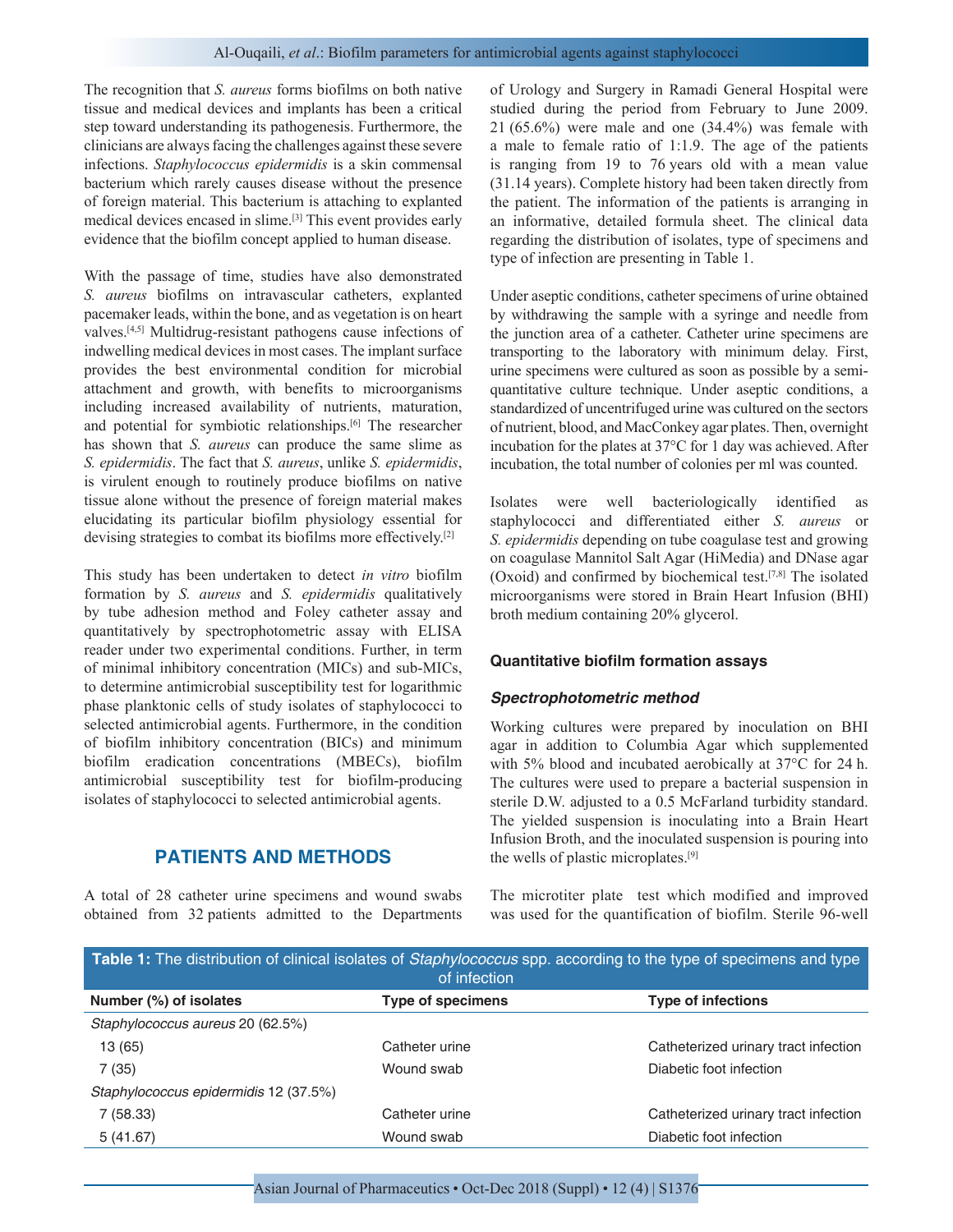## **RESULTS**

flat-bottomed plastic microplates was filled with 250 µL of the BHI broth. Negative control wells contained the broth only. 20 µL of bacterial suspension was then added to each well. Incubation at 37°C for 24 h for the plates was achieved. After overnight incubation, the contents of each well were aspirated. Then, each well was washed for 3 times with 300  $\mu$ L of sterile distilled water. The remaining attached bacteria were fixed with 200 µL of methanol per well. After that, the plates were emptied and left to air dry after waiting for 15 min. Then, staining technique for the plates was performed for 5 min with 160 µL per well with crystal violet used for Gram stain and rinsing off for the excessive stains was achieved by exposing the microplates for running tap water. After that, the plates were airdried, the dye which was bound to the adherent cells was re-solubilized with 160  $\mu$ L of 33% (v/v) of glacial acetic acid per each well. The optical density for each well was detected at 570 nm.[9,10]

#### *Planktonic antimicrobial susceptibility test*

In this section of the study, antimicrobial susceptibility test for selected antimicrobial agents against logarithmic phase planktonic cells of *Staphylococcus* spp*.* was achieved. MICs and sub-MICs for ciprofloxacin, piperacillin, and amikacin were detected. This test was made according to the criteria mentioned by the National Committee for Clinical Laboratory Standard using an international quality isolate of *S. aureus* American Type Culture Collection (ATCC) 25923.[11,12]

#### *Biofilm antimicrobial susceptibility test*

Detection, each of BIC and MBEC, performed antimicrobial susceptibility test for the sessile cell of *Staphylococcus* spp. The determination of different concentrations of antimicrobial agents used based on the MICs obtained by broth microdilution technique which was performed by logarithmic phase planktonic cells. Each study isolate was determined quantitatively by counting the cells of *Staphylococcus* spp. After 1-day incubation of 1 cm catheter segments with 106 CFU/ml, the control for some colonies after vortexing catheter segments involved in broth media. It compares latterly to the total number of colonies for these isolates after exposure to the wanted concentration of antimicrobials. The concentrations of 1, 10, 50, 100, and 500 XMIC were selected to detect the BICs and MBECs.[13]

The distribution of clinical isolates of *Staphylococcus* spp*.* was achieved according to the type of specimens and type of infection are represented in Table 1.

In the quantitative biofilm formation assay, the spectrophotometric method was achieved under two set of experimental conditions (with and without glucose). Our results showed that out of 20 (62.5%) isolates of *S. aureus*, all strains were produced biofilm actively (OD was >0.25) in the glucose supplemented media while 18 (90%) of them were produced biofilm actively in the glucose supplemented media and 2 (10%) isolates were weak biofilm producers in the glucose supplemented media. The most striking result is that no significant differences were detected in the optical densities at a wavelength of 570 nm with the presence and absence of glucose among isolates of *S. aureus*  $(0.536 \pm 0.259)$  and  $(0.365 \pm 0.17)$ , respectively  $(P = 0.03)$  [Table 2].

Regarding *S. epidermidis*, our results showed that all *S. epidermidis* isolates which were submitted to this study produced biofilm actively in the glucose supplemented and in the absence of glucose 11 (91.67%) strains were produced biofilm actively and 1(8.33%) isolates were weak biofilm producers. As well as observed in *S. aureus* biofilm; furthermore, there are no significant differences detected in the values of optical density at 570 nm with the presence and absence of glucose among isolates of *S. epidermidis*  $(0.450 \pm 0.18)$  and  $(0.387 \pm 0.11)$ , respectively  $(P = 0.278)$ [Table 3].

The study results revealed that MICs were  $2.1 \pm 1.2$   $\mu$ g/ml,  $46.7 \pm 18.6$  µg/ml, and  $3.25 \pm 1.86$  µg/ml for ciprofloxacin, piperacillin, and amikacin, respectively, in logarithmic phase planktonic cells of *Staphylococcus* spp. while the sub-MICs were  $1.06 \pm 0.62 \,\mu\text{g/ml}, 23.3 \,\mu\text{g/ml} \pm 9.3$ , and  $1.63$  $\pm$  0.93  $\mu$ g/ml for the same antimicrobial agents, respectively [Table 4].

With regard to ciprofloxacin, the BIC for SA1, SA4, SA7, SA9, SA 10, SA11, SA18,SE5, SE6, SE8, SE10, and SE12 study isolates were 50 (100 XMIC), 200 (100 XMIC), 1000 (500 XMIC), 100 (100 XMIC), 1000 (500 XMIC), 1000 (500 XMIC), 100 (100 XMIC), 1000 (500 XMIC), 500 (500 XMIC), 2000 (500 XMIC), 1000 (500 XMIC), and 1000 (500 XMIC)  $\mu$ g/ml consequently. The

| Table 2: The results of the spectrophotometric assay among 20 isolate of Staphylococcus aureus under two<br>experimental conditions |                          |                 |                |  |                |      |               |                                                                                                                                           |  |  |
|-------------------------------------------------------------------------------------------------------------------------------------|--------------------------|-----------------|----------------|--|----------------|------|---------------|-------------------------------------------------------------------------------------------------------------------------------------------|--|--|
| <b>Experimental</b><br>condition                                                                                                    | $O.D_{570}$ m<br>Mean±SD | producer $(\%)$ |                |  |                |      | method $(\%)$ | Number biofilm SP (%) WP (%) NP (%) P value Number of biofilm Number of biofilm<br>producer by tube producer by catheter<br>method $(\%)$ |  |  |
| With glucose                                                                                                                        | $0.536 \pm 0.259$        | 20(62.5)        | $18(90)$ 2(10) |  | $\blacksquare$ | 0.03 | 17 (85)       | 19 (95)                                                                                                                                   |  |  |
| Without glucose                                                                                                                     | $0.365 \pm 0.17$         | 19 (95)         | $16(80)$ 3(15) |  | 1 (5)          |      |               |                                                                                                                                           |  |  |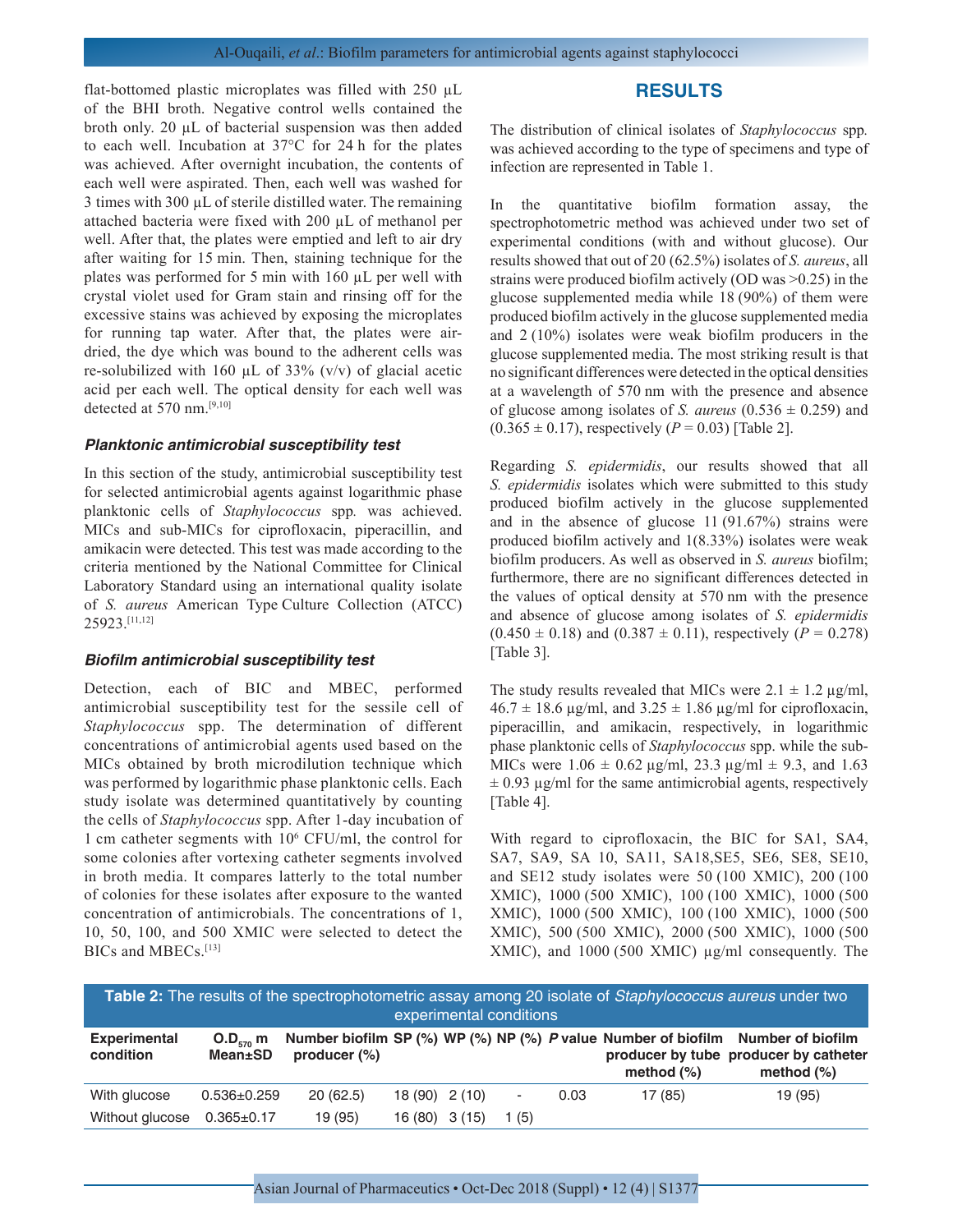Al-Ouqaili, *et al*.: Biofilm parameters for antimicrobial agents against staphylococci

| Table 3: The results of the spectrophotometric assay among 12 isolates of Staphylococcus epidermidis<br>submitted for two experimental conditions |                  |                                          |            |                          |   |       |                                                                   |                                                                                |  |
|---------------------------------------------------------------------------------------------------------------------------------------------------|------------------|------------------------------------------|------------|--------------------------|---|-------|-------------------------------------------------------------------|--------------------------------------------------------------------------------|--|
| <b>Experimental</b><br>O.D <sub>570</sub> m<br><b>Mean</b> ±SD<br>condition                                                                       |                  | Number biofilm SP (%)<br>producer $(\%)$ |            |                          |   |       | WP $(\%)$ NP $(\%)$ P value Number of<br>by tube<br>method $(\%)$ | Number of<br>biofilm producer biofilm producer<br>by catheter<br>method $(\%)$ |  |
| With glucose                                                                                                                                      | $0.450 \pm 0.18$ | 12(37.5)                                 | 12 (100)   | $\overline{\phantom{a}}$ | ۰ | 0.278 | 10 (83.33)                                                        | 12 (100)                                                                       |  |
| Without glucose                                                                                                                                   | $0.387 + 0.11$   | 12(37.5)                                 | 11 (91.67) | 1(8.33)                  | ٠ |       |                                                                   |                                                                                |  |

| Table 4: The results of minimal and subminimal inhibitory concentrations for antimicrobial agents against<br>selected isolates of staphylococci |               |                    |                 |                         |                  |                 |  |  |  |
|-------------------------------------------------------------------------------------------------------------------------------------------------|---------------|--------------------|-----------------|-------------------------|------------------|-----------------|--|--|--|
| <b>Isolate number</b>                                                                                                                           |               | Ciprofloxacin      |                 | <b>Piperacillin</b>     | <b>Amikacin</b>  |                 |  |  |  |
|                                                                                                                                                 | MIC µg/ml     | Sub-MIC $\mu$ g/ml |                 | MIC µg/ml Sub-MIC µg/ml | $MIC$ $\mu$ g/ml | Sub-MIC µg/ml   |  |  |  |
| SA <sub>1</sub>                                                                                                                                 | 0.5           | 0.25               | 64              | 32                      | 8                |                 |  |  |  |
| SA <sub>4</sub>                                                                                                                                 | 2             |                    | 64              | 32                      | 2                |                 |  |  |  |
| SA <sub>7</sub>                                                                                                                                 | 4             | $\mathfrak{p}$     | 64              | 32                      | 4                | 2               |  |  |  |
| SA <sub>9</sub>                                                                                                                                 |               | 0.5                | 32              | 16                      | 2                |                 |  |  |  |
| <b>SA10</b>                                                                                                                                     | 2             |                    | 16              | 8                       | 4                | 2               |  |  |  |
| <b>SA11</b>                                                                                                                                     | 2             |                    | 32              | 16                      | 2                |                 |  |  |  |
| <b>SA12</b>                                                                                                                                     |               | 0.5                | 64              | 32                      | 4                | 2               |  |  |  |
| SE <sub>5</sub>                                                                                                                                 | 2             |                    | 32              | 16                      |                  | 0.5             |  |  |  |
| SE <sub>6</sub>                                                                                                                                 |               | 0.5                | 32              | 16                      | 2                |                 |  |  |  |
| SE <sub>8</sub>                                                                                                                                 | 4             | 2                  | 64              | 32                      | 2                |                 |  |  |  |
| <b>SE10</b>                                                                                                                                     | 4             | 2                  | 64              | 32                      | 4                | 2               |  |  |  |
| <b>SE12</b>                                                                                                                                     | 2             |                    | 32              | 16                      | 4                | 2               |  |  |  |
| Staphylococcus aureus 25922                                                                                                                     | 0.5           | 0.25               | 0.25            | 0.125                   |                  | 0.5             |  |  |  |
| $Mean \pm SD$                                                                                                                                   | $2.1 \pm 1.2$ | $1.06 \pm 0.62$    | $46.7 \pm 18.6$ | $23.3 + 9.3$            | $3.25 \pm 1.86$  | $1.63 \pm 0.93$ |  |  |  |

MIC: Minimal inhibitory concentration

above study isolates have been yielded that clearance of broth (biofilm inhibition) and reduced the viable count of bacterial biofilm from  $35 \times 10^5$ ,  $33 \times 10^5$ ,  $30 \times 10^4$ ,  $40 \times$  $10^5$ ,  $30 \times 10^2$ ,  $65 \times 10^5$ ,  $70 \times 10^4$  to  $63 \times 10^4$ ,  $60 \times 10^5$ ,  $200$  $\times$  10<sup>4</sup>, 55  $\times$  10<sup>4</sup>, and 73  $\times$  10<sup>5</sup>, respectively. On the other hand, the concentrations of 500 (100 XMIC), 1000 (500 XMIC), 1000 (500 XMIC), 500 (500 XMIC), 1000 (500 XMIC)**,** 2000 (1000 XMIC), 500 (500 XMIC), 2000 (1000 XMIC),1000 (1000 XMIC), 2000 (500 XMIC), 4000 (1000 XMIC), and 2000 (1000 XMIC) µg/ml were enough to eradicate Staphylococcus spp. biofilm from the catheters with high significant difference, MIC  $2.1 \pm 1.2$ ), BICs (829.2 ± 678.4), and MBECs (1458.3 ± 1010.4**)** µg/ml [Table 5 and Figure 1].

Furthermore, our results revealed that the member of aminoglycosides and amikacin inhibits Staphylococcus biofilm at the following inhibitory concentrations: 800, 200, 400, 1000, 1000, 200, 2000, 100, 1000, 1000, 400, and 1000 µg/ml. It was reduced the viable counts for these isolates markedly as observed in Table 6, but these concentrations were not enough to remove bacterial adherence from the surfaces of catheters. Furthermore, the MBECs for amikacin



**Figure 1:** The comparison of susceptibility parameters for ciprofloxacin against logarithmic phase planktonic and sessile cells of study isolates of *Staphylococcus aureus* and *Staphylococcus epidermidis*

against these study isolates were 4000, 1000, 2000, 2000, 1000, 1000, 4000, 500, 2000, 2000, 4000, and 2000 µg/ml, respectively, and no colony appeared on the culture counting plate. Statistically, there is the highly significant difference  $(P < 0.05)$  with MICs  $(3.25 \pm 1.86)$ , BICs  $(758.3 \pm 535.1)$ , and MBECs ( $2125 \pm 1245.4$ )  $\mu$ g/ml as represented in Table 6 and Figure 2.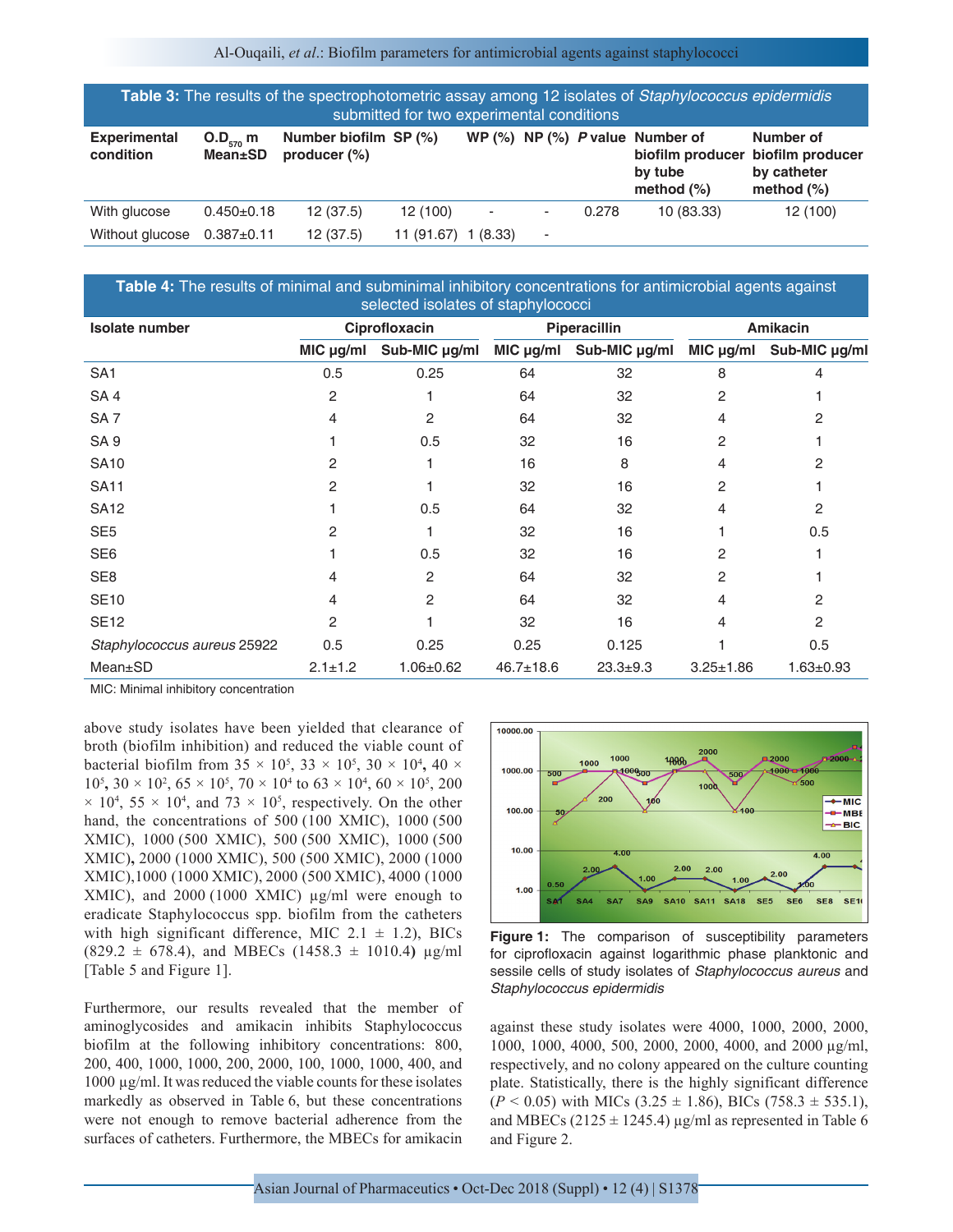Al-Ouqaili, *et al*.: Biofilm parameters for antimicrobial agents against staphylococci

| Table 5: The biofilm inhibitory concentrations and minimal biofilm eradication concentration for ciprofloxacin |
|----------------------------------------------------------------------------------------------------------------|
| against biofilm producing isolates of Staphylococcus spp.                                                      |

| <b>Isolate</b>  | Colony count for    | <b>BIC</b>                            |                                                 |                | <b>MBEC</b>                           |                             |                                      |  |
|-----------------|---------------------|---------------------------------------|-------------------------------------------------|----------------|---------------------------------------|-----------------------------|--------------------------------------|--|
| number          | control (CFU/ml)    | Number of<br>folds higher<br>than MIC | <b>Concentration Colony count</b><br>$\mu$ g/ml | <b>CFU/ml</b>  | Number of<br>folds higher<br>than MIC | Concentration<br>$\mu$ g/ml | <b>Colony count</b><br><b>CFU/ml</b> |  |
| SA <sub>1</sub> | $35\times10^{5}$    | $\times$ 100                          | 50                                              | $41\times10^2$ | $\times$ 100                          | 500                         | Zero                                 |  |
| SA4             | $33\times10^{5}$    | $\times$ 100                          | 200                                             | 98             | $\times$ 500                          | 1000                        | Zero                                 |  |
| SA7             | $30\times104$       | $\times$ 500                          | 1000                                            | 75             | $\times$ 500                          | 1000                        | Zero                                 |  |
| SA <sub>9</sub> | $40\times10^{5}$    | $\times$ 100                          | 100                                             | $33\times10^2$ | $\times$ 500                          | 500                         | 3                                    |  |
| <b>SA10</b>     | $30\times10^2$      | $\times$ 500                          | 1000                                            | 100            | $\times$ 500                          | 1000                        | 5                                    |  |
| <b>SA11</b>     | $65\times10^{5}$    | $\times$ 500                          | 1000                                            | $35\times10^2$ | $\times$ 1000                         | 2000                        | Zero                                 |  |
| <b>SA12</b>     | $70\times104$       | $\times$ 100                          | 100                                             | $40\times10^2$ | $\times$ 500                          | 500                         | Zero                                 |  |
| SE <sub>5</sub> | $63\times10^{4}$    | $\times$ 500                          | 1000                                            | $30\times10^2$ | $\times$ 1000                         | 2000                        | Zero                                 |  |
| SE <sub>6</sub> | $60\times10^{5}$    | $\times$ 500                          | 500                                             | 72             | $\times$ 1000                         | 1000                        | $\overline{c}$                       |  |
| SE <sub>8</sub> | $200 \times 10^{4}$ | $\times$ 500                          | 2000                                            | 150            | $\times$ 500                          | 2000                        | zero                                 |  |
| <b>SE10</b>     | $55 \times 10^{4}$  | $\times$ 500                          | 2000                                            | 87             | $\times$ 1000                         | 4000                        | 5                                    |  |
| <b>SE12</b>     | 73×10 <sup>5</sup>  | $\times$ 500                          | 1000                                            | $33\times10^2$ | $\times$ 1000                         | 2000                        | Zero                                 |  |
| Mean±SD         |                     |                                       | 829.2±678.4                                     |                |                                       | 1458.3±1010.4               |                                      |  |

BIC: Biofilm inhibitory concentration, MBEC: Minimal biofilm eradication concentration

| <b>Table 6:</b> The biofilm inhibitory concentrations and minimal biofilm eradication concentration for amikacin against<br>biofilm-producing isolates of Staphylococcus spp. |                                             |                                       |                                                 |                |                                       |                             |                               |  |  |  |
|-------------------------------------------------------------------------------------------------------------------------------------------------------------------------------|---------------------------------------------|---------------------------------------|-------------------------------------------------|----------------|---------------------------------------|-----------------------------|-------------------------------|--|--|--|
| <b>Isolate</b><br>number                                                                                                                                                      | <b>Colony count for</b><br>control (CFU/ml) |                                       | <b>BIC</b>                                      |                | <b>MBEC</b>                           |                             |                               |  |  |  |
|                                                                                                                                                                               |                                             | Number of<br>folds higher<br>than MIC | <b>Concentration Colony count</b><br>$\mu$ g/ml | CFU/ml         | Number of<br>folds higher<br>than MIC | Concentration<br>$\mu$ g/ml | <b>Colony count</b><br>CFU/ml |  |  |  |
| SA <sub>1</sub>                                                                                                                                                               | $112\times10^{5}$                           | $\times$ 100                          | 800                                             | $32\times10^2$ | $\times$ 500                          | 4000                        | Zero                          |  |  |  |
| SA4                                                                                                                                                                           | $100 \times 10^{5}$                         | $\times$ 100                          | 200                                             | $61\times10^2$ | $\times$ 500                          | 1000                        | Zero                          |  |  |  |
| SA7                                                                                                                                                                           | $35\times10^4$                              | $\times$ 100                          | 400                                             | 73             | $\times$ 500                          | 2000                        | Zero                          |  |  |  |
| SA <sub>9</sub>                                                                                                                                                               | $83\times10^4$                              | $\times$ 500                          | 1000                                            | 85             | $\times$ 1000                         | 2000                        | 8                             |  |  |  |
| <b>SA10</b>                                                                                                                                                                   | $30\times10^4$                              | $\times$ 500                          | 1000                                            | 100            | $\times$ 500                          | 1000                        | Zero                          |  |  |  |
| <b>SA11</b>                                                                                                                                                                   | $135\times10^{5}$                           | $\times$ 100                          | 200                                             | $41\times10^2$ | $\times$ 500                          | 1000                        | Zero                          |  |  |  |
| <b>SA12</b>                                                                                                                                                                   | $95 \times 10^{5}$                          | $\times$ 500                          | 2000                                            | $33\times10^2$ | $\times$ 1000                         | 4000                        | 3                             |  |  |  |
| SE <sub>5</sub>                                                                                                                                                               | $63\times10^{4}$                            | $\times$ 100                          | 100                                             | 53             | $\times$ 500                          | 500                         | Zero                          |  |  |  |
| SE <sub>6</sub>                                                                                                                                                               | $32\times10^{5}$                            | $\times$ 500                          | 1000                                            | 47             | $\times$ 1000                         | 2000                        | Zero                          |  |  |  |
| SE <sub>8</sub>                                                                                                                                                               | $200 \times 10^{4}$                         | $\times$ 500                          | 1000                                            | 180            | $\times$ 1000                         | 2000                        | 7                             |  |  |  |
| <b>SE10</b>                                                                                                                                                                   | $180\times10^4$                             | $\times$ 100                          | 400                                             | 34             | $\times$ 1000                         | 4000                        | Zero                          |  |  |  |
| <b>SE12</b>                                                                                                                                                                   | 75×10 <sup>5</sup>                          | $\times$ 500                          | 1000                                            | $34\times10^2$ | $\times$ 1000                         | 2000                        | Zero                          |  |  |  |
| Mean±SD                                                                                                                                                                       |                                             |                                       | 758.3±535.1                                     |                |                                       | 2125±1245.4                 |                               |  |  |  |
|                                                                                                                                                                               |                                             |                                       |                                                 |                |                                       |                             |                               |  |  |  |

BIC: Biofilm inhibitory concentration, MBEC: Minimal biofilm eradication concentration

Third-generation cephalosporins, piperacillin inhibited *Staphylococcus* spp. biofilm at the concentrations range between 100 and 500 folds higher than MIC at the following inhibitory concentrations: 6400, 6400, 32000, 3200, 8000, 3200, 6400, 3200, 3200, 32000, 6400, and 3200 µg/ml for the isolates as mentioned earlier of *Staphylococcus* spp., respectively. Piperacillin decreased the viable counts for these isolates to the levels at which inhibit the growth of bacteria but not eradicate it [Table 7]. Biofilm-producing isolates of *Staphylococcus* spp. were killed at the following cidal concentrations 64000, 32000, 32000, 32000, 16000, 16000, 16000, 16000, 32000, 64000, 64000, and 32000, respectively, with high significant difference  $P < 0.05$  with MICs (46.7  $\pm$  18.6), BICs (9466.7  $\pm$  10666.9), and MBECs  $(34666.7 \pm 19094.7) \,\mu\text{g/ml}$  [Table 7 and Figure 3].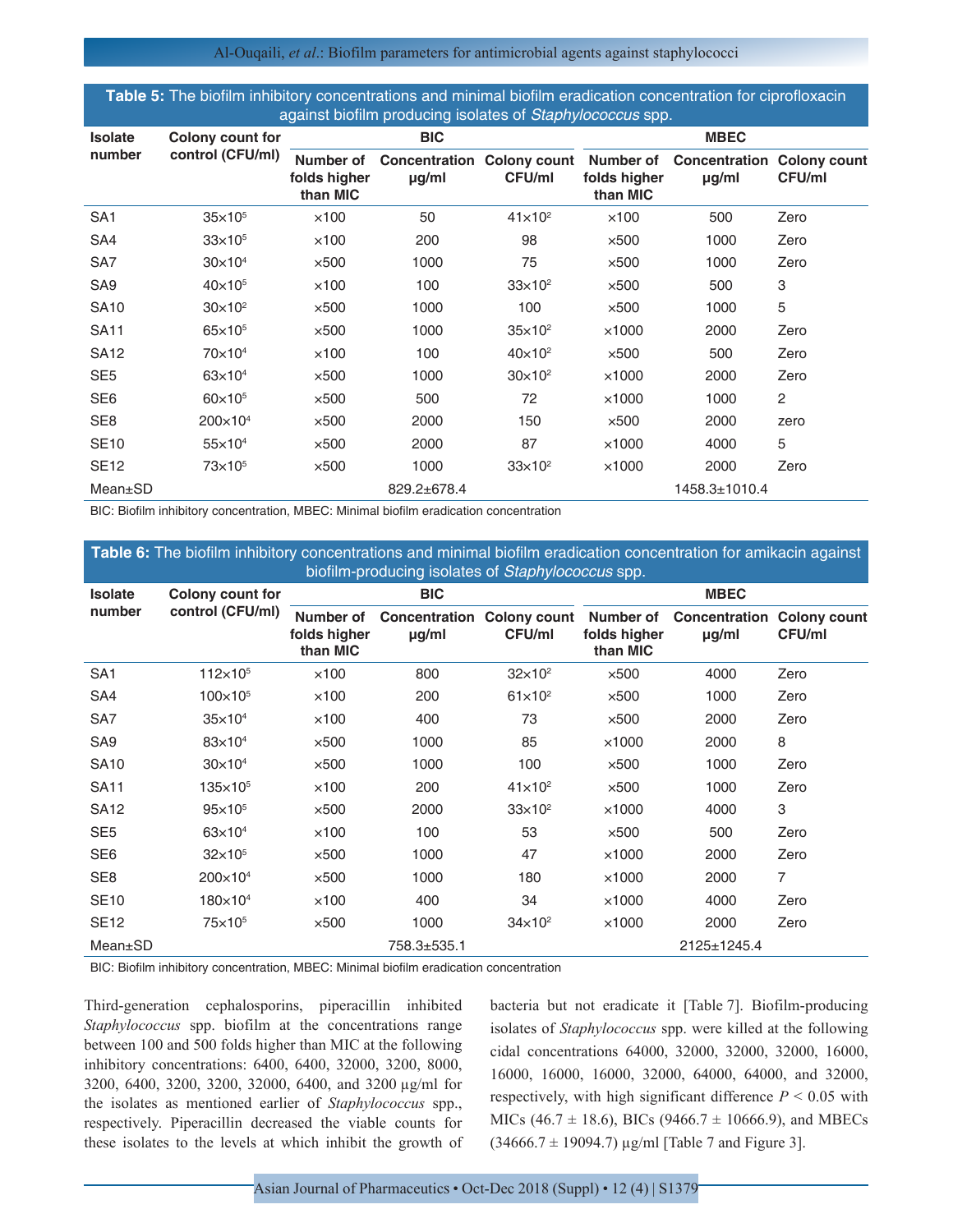## **DISCUSSION**

It is well realized that biofilm growth is governed by common factors of physical, biological, and chemical processes. Adherence of a cell to a substrate is termed adhesion, and cell-to-cell attachment is defined cohesion. It refers to the mechanisms affiliated to biofilm, which collectively determine the adhesive and cohesive properties of a biofilm, will exhibit.[14] The aggregation of microorganisms on a surface is represented by consequence of the following steps: (1) Adsorption of an organism on a collector surface. The second stage represented by an attachment, or the integration of the interface between an organism and a collector which leads to form polymer bridges between the organism and collector.

Further, the third step includes colonization (growth and division) of an organism on the collector's surface.[14] Since the process



**Figure 2:** Differentiation of susceptibility tools for amikacin against logarithmic phase planktonic and sessile (adherent) cells of study isolates of *Staphylococcus aureus* and *Staphylococcus epidermidis*

of biofilm formation starts with bacterial adhesion, one might expect that the physiology of adherent and planktonic (nonadherent) forms of *S. aureus* differs considerably. Investigators have studied *S. aureus* in the early stages of attachment to silicone surfaces and shown that differences in physiology between adherent and planktonic cells can be detected even before cellular aggregation and production of the polysaccharide matrix. The stationary phase of growth describes a stage where the number of viable bacterial cells is equal to that observed or detected with the number of declined or dead cells. At high cell load, a series of cell signaling mechanisms are employed by the biofilm, and this is collectively termed quorum sensing.[15] Quorum sensing describes a process where many auto-inducers (chemical and peptide signals in high concentrations, e.g., homoserine lactones) are used to stimulate gene expression of alginates enzymatic and mechanical processors, which composes a fundamental part of the extracellular matrix. Of particular note is a significant increase in antimicrobial resistance evident within 2 h of initial adhesion and increasing over 7 days. Some of the resistance, particularly to the cell wall active β lactam and glycopeptide antimicrobials, can be attributed to the decreased growth rate of the adherent bacteria. Taken together, these differences in physiology between the adherent and planktonic *S. aureus* support the existence of two different phenotypes: Biofilm and planktonic.[15,16]

With regard to the antimicrobial susceptibility test for planktonic cells, our result showed that MICs were 2.1  $\pm 1.2$  µg/ml, 46.7  $\pm$  18.6 µg/ml, and 3.25  $\pm$  1.86 µg/ml for ciprofloxacin, piperacillin, and amikacin, respectively, against logarithmic phase planktonic cells of *Staphylococcus*  spp. while the sub-MICs were  $1.06 \pm 0.62 \,\mu g/ml$ , 23.3+9.3,  $\mu$ g/ml, and 1.63  $\pm$  0.93  $\mu$ g/ml. Routinely, the

**Table 7:** The biofilm inhibitory concentrations and minimal biofilm eradication concentration for piperacillin against biofilm‑producing isolates of *Staphylococcus* spp.

| <b>Isolate</b>  | Colony count for<br>control (CFU/ml) | <b>BIC</b>                            |                                                    |                  | <b>MBEC</b>              |                                    |                       |  |
|-----------------|--------------------------------------|---------------------------------------|----------------------------------------------------|------------------|--------------------------|------------------------------------|-----------------------|--|
| number          |                                      | Number of<br>folds higher<br>than MIC | Concentration Colony count Number of<br>$\mu$ g/ml | CFU/ml           | folds higher<br>than MIC | <b>Concentration</b><br>$\mu$ g/ml | Colony<br>countCFU/ml |  |
| SA <sub>1</sub> | $33\times10^{5}$                     | $\times$ 100                          | 6400                                               | 100              | $\times$ 1000            | 64000                              | Zero                  |  |
| SA <sub>4</sub> | $38\times10^{5}$                     | $\times$ 100                          | 6400                                               | 95               | $\times$ 500             | 32000                              | Zero                  |  |
| SA <sub>7</sub> | $35 \times 10^{4}$                   | $\times$ 500                          | 32000                                              | 33               | $\times$ 500             | 32000                              | Zero                  |  |
| SA <sub>9</sub> | $116\times10^{5}$                    | $\times$ 100                          | 3200                                               | $37\times10^2$   | $\times$ 1000            | 32000                              | 8                     |  |
| <b>SA10</b>     | $40\times10^{5}$                     | $\times$ 500                          | 8000                                               | 69               | $\times$ 1000            | 16000                              | Zero                  |  |
| <b>SA11</b>     | $53\times10^{5}$                     | $\times$ 100                          | 3200                                               | $41\times10^2$   | $\times$ 1000            | 16000                              | Zero                  |  |
| <b>SA12</b>     | $67\times10^{5}$                     | $\times$ 100                          | 6400                                               | 85               | $\times$ 500             | 16000                              | Zero                  |  |
| SE <sub>5</sub> | $63\times10^{4}$                     | $\times$ 100                          | 3200                                               | 37               | $\times$ 500             | 16000                              | 9                     |  |
| SE <sub>6</sub> | 88×10 <sup>5</sup>                   | $\times$ 100                          | 3200                                               | $39\times10^2$   | $\times$ 1000            | 32000                              | Zero                  |  |
| SE <sub>8</sub> | 200×10 <sup>4</sup>                  | $\times$ 500                          | 32000                                              | 66               | $\times$ 1000            | 64000                              | Zero                  |  |
| <b>SE10</b>     | 79×10 <sup>5</sup>                   | $\times$ 100                          | 6400                                               | $33 \times 10^2$ | $\times$ 1000            | 64000                              | 7                     |  |
| <b>SE12</b>     | $81\times10^{5}$                     | $\times$ 100                          | 3200                                               | 75               | $\times$ 1000            | 32000                              | Zero                  |  |
| $Mean \pm SD$   |                                      |                                       | 9466.7±10666.9                                     |                  |                          | 34666.7±19094.7                    |                       |  |

BIC: Biofilm inhibitory concentration, MBEC: Minimal biofilm eradication concentration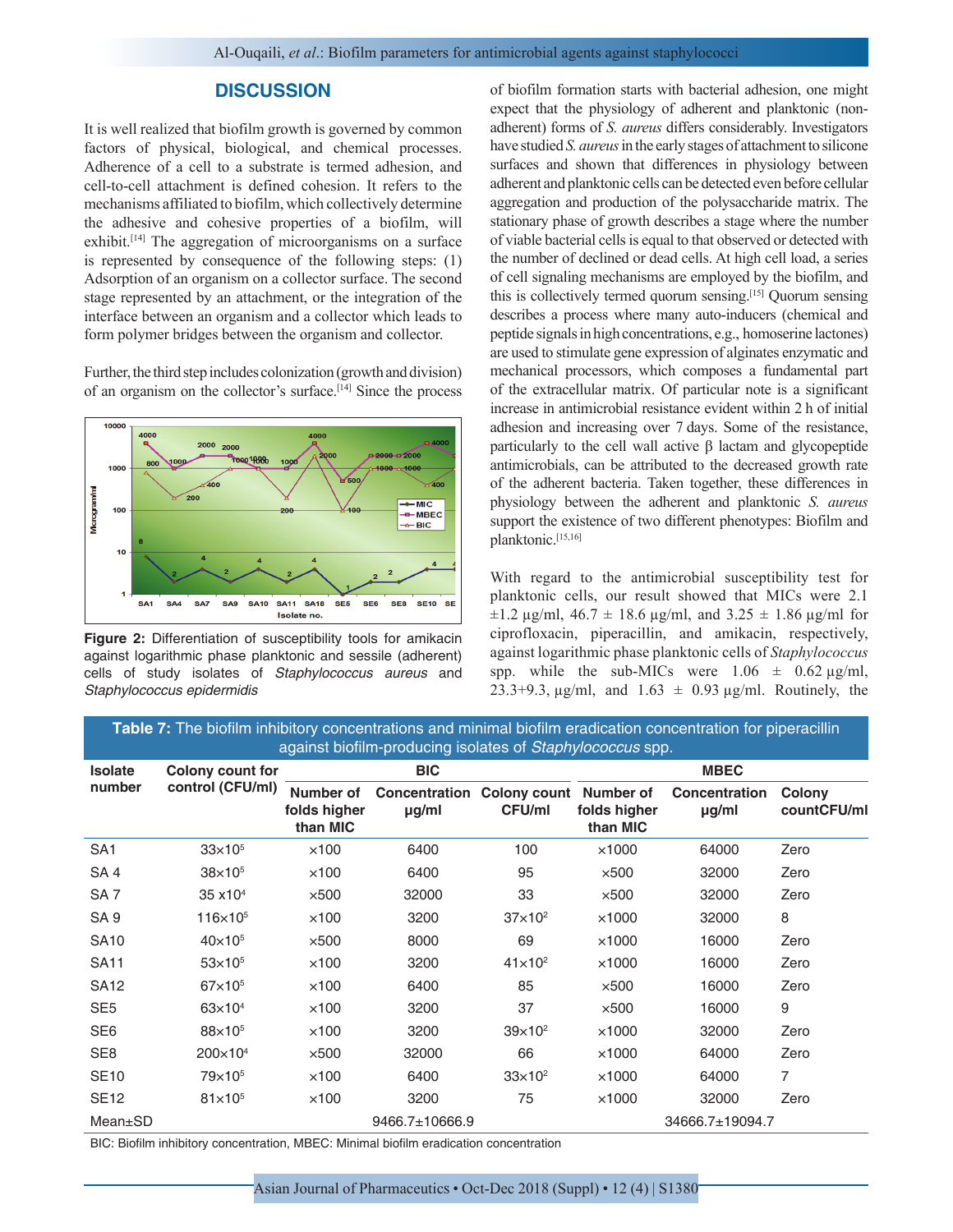

**Figure 3:** The juxtaposition of susceptibility parameters for piperacillin against logarithmic phase planktonic and adherent cells of study isolates of *Staphylococcus aureus* and *Staphylococcus epidermidis*

laboratory man has been detected the efficacy and potency of selected antimicrobial agents by determining the lowest concentration of drugs which inhibits microbial growth after 24 h of incubation.<sup>[17]</sup> The assigned measurements are performed on freely floating; planktonic laboratory phenotypes in all well established and reference diagnostic laboratories. The assays are measure only the concentration of chemotherapeutic agents which required inhibiting the growth or killing planktonic state bacteria. The concentration necessary for some antimicrobial agents to kill sessile or adherent bacteria may be higher than a 1000 times that needed for killing planktonic state of bacteria of the same strain.<sup>[18]</sup> Therefore, the use of standard laboratory planktonic bacteria for selection of chemotherapeutics may be inappropriate under some circumstances.<sup>[16]</sup> In this study, the inhibitory concentrations for specific antimicrobial agents (ciprofloxacin, cefotaxime, and amikacin) against logarithmic phase-planktonic cells were determined using macrobroth dilution technique with the presence of international standard isolates (*S. aureus* ATCC 25923). The MICs were  $2.1 \pm 1.2 \,\mu$ g/ml,  $46.7 \pm 18.6 \,\mu$ g/ml, and  $3.25 \pm 1.86$  µg/ml for the above-mentioned antimicrobial agents, respectively.

In spite of MIC assay remain the standard golden test and the best way to select potentially the active antimicrobials, MBEC was created for the rapid and more accurate antimicrobial susceptibility assay for bacterial biofilm in the expectation that the MBEC would be more reliable for detection of clinically effective antimicrobials in such infections.[17] Thus, our study has been aimed to clarify which concentrations are required to remove permanently pseudomonal biofilm which was stuck on an indwelling urinary catheter depending on MICs and sub-MICs for study antimicrobial agents.

Antimicrobial susceptibility pattern for the sessile cell of *Staphylococcus* spp. was performed by detection the minimal biofilm eradication concentration (MBEC). The computation of a variety of antimicrobials concentration used depended

on the minimum inhibitory concentrations obtained by broth microdilution technique achieved against logarithmic phase planktonic cells of *S. aureus*. The study result showed that the biofilm cells were needed 50-100 times the MIC values for ciprofloxacin detected for the same isolates in the logarithmic phase of planktonic cells with MIC mean  $(2.1 \pm 1.2)$  µg/ml and MBEC mean  $(1.06 \pm 0.62)$  µg/ml with the highly considerable difference ( $P < 0.05$ ). Yassien and Khardori<sup>[18]</sup> documented that the high concentrations of fluoroquinolones were used to treat the performed biofilms. This may be due to that: First, these concentrations would be expected to reach the biofilms when therapeutic doses of fluoroquinolone (ciprofloxacin is one of the fluoroquinolones) are spread through the vascular catheters.

Further, second using such high concentrations would minimize the exposure of very large inoculum of bacteria in the biofilms to sub-inhibitory concentrations of the fluoroquinolones. The effect is concentration dependent. On the other hand, *in vitro* effect of ciprofloxacin for microbial biofilm in dental caries, Al-Ouqaili *et al*. [19] concluded that that the biofilm-producing isolates of oral streptococci were required 10–50 XMICs of ciprofloxacin to inhibit bacterial biofilm and 100–1000 XMICs to remove of bacterial biofilm in patients with dental caries.

It is well reported that the mode of action of ciprofloxacin in the biofilm eradication is included: First, electrostatic interference with the adhesion of bacteria and/or glycocalyx to the substrate; second, the activation or release of enzymes to disrupt the exopolysaccharide (glycocalyx) in the biofilm; and third, inhibition of the formation of new glycocalyx, the observed effects of the ciprofloxacin may improve the pharmacodynamics effect of the antibiotics used to manage and treat prosthetic device associated infections.<sup>[16]</sup> The molecular basis and genetic background for biofilm formation in staphylococci are multifaceted. The capability for forming a biofilm affords at least two characters: The adherence of cells to a surface and accumulation to create multilayered cell clusters. A trademark is the production of the slimy substance PIA, a polysaccharide which composed of beta-1, 6-linked N-acetylglucosamines with partly deacetylated residues, in which the cells are embedded and protected against the host's immune defense and antibiotic treatment.[20]

Furthermore, regarding piperacillin, the study yielded that the logarithmic phase of sessile cells was required 50–100 times the MIC with mean (46.7  $\pm$  18.6) µg/ml and MBEC mean  $(23.3 \pm 9.3)$  µg/ml. Mah *et al*.<sup>[21]</sup> explained the genetic basis for biofilm antibiotic resistance by identifying a chromosomal locus called "ndvB" which is requiring for the synthesis of periplasmic glucans. These periplasmic glucans interact physically with antimicrobials, and the formed glucose polymers may prevent antimicrobials from reaching their sites of action by remaining and capturing these antimicrobial agents in the periplasm. Further, the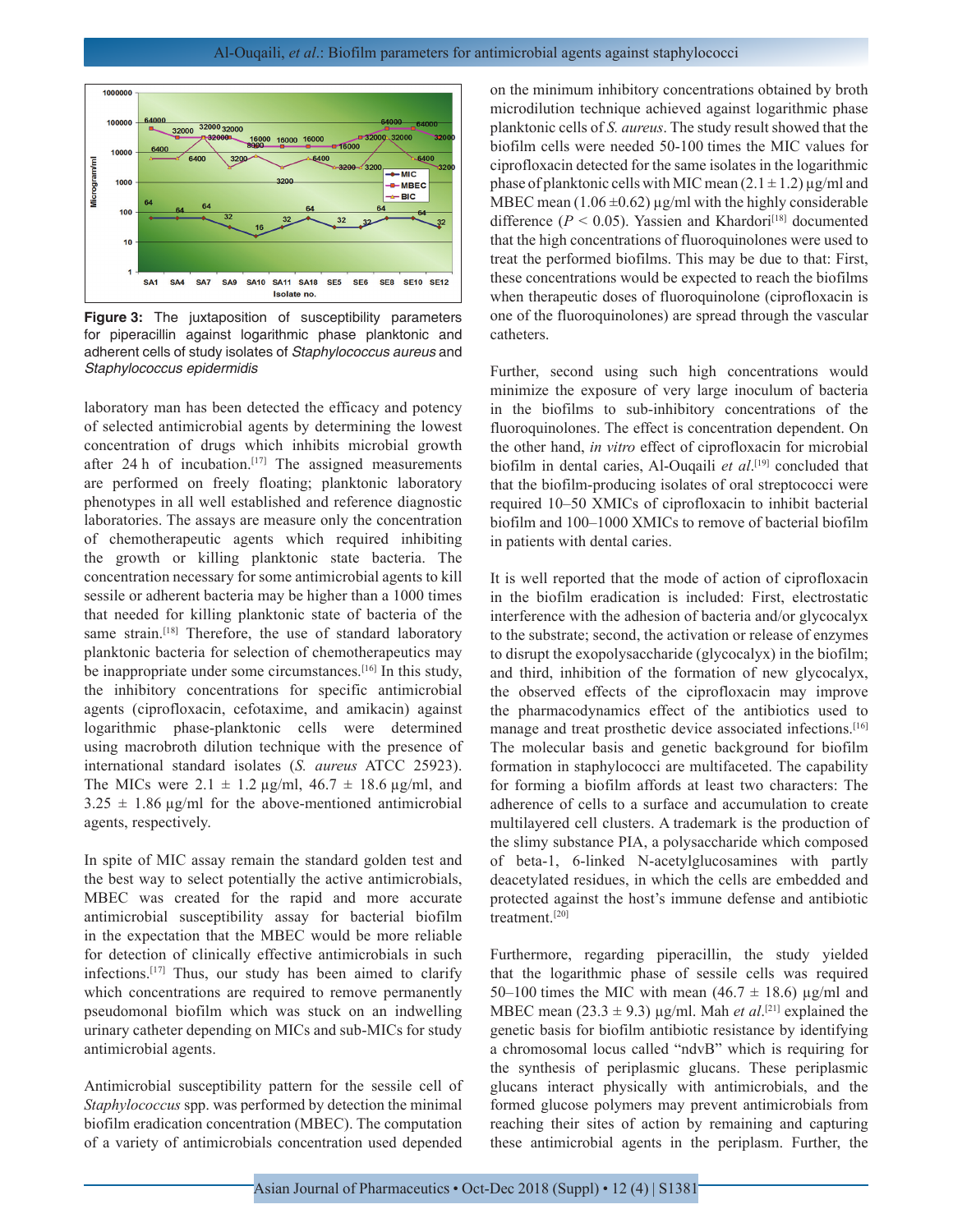same researchers indicated biofilm themselves are not only merely a physical barrier for drug penetration but also the microorganisms within these microbial population creates an unusual manipulation of the bacterial cell to resist the action of antimicrobial agents.

Further, regarding amikacin, the study revealed that the sessile or adherent cells were needed 50–100 fold greater than MICs detected for study isolates of *Pseudomonas aeruginosa* in logarithmic phase planktonic cells with MIC mean  $(3.25 \pm 1.86)$  µg/ml and MBEC mean  $(1.63 \pm 0.93)$ µg/ml high significant difference (*P* < 0.0001). Anderl *et al*. [22] documented that biofilm infection associated resistance is probably not encoded by genetic expression or may be due to the selection of resistant bacterial populations. Therefore, the resistance phenomenon disappears when bacteria are removing from the catheter. The cause of resistance is mainly due to the physiological state of the individual cells rather than a function of biofilm formation. Biofilm-producing bacteria will grow more slowly than planktonic bacteria as a result of the adhesion process rather than depletion of the nutrients. Furthermore, it has been hypothesized that only the surface of biofilm layers faced to a lethal dose of the antimicrobial agent, due to a reaction–diffusion barrier which limits the transportation of the antibiotic to the biofilm.

Two main aspects of the biofilm phenotype are particularly relevant to clinical disease. The first feature is the dramatic increase in antimicrobial resistance. For *S. aureus* biofilms, the *in vitro* minimum bactericidal concentrations of most antimicrobial agent's average 2–1000-fold higher than their identical planktonic forms.[23,24] The second feature of the biofilm phenotype is the inability of the host immune cells to kill the biofilm bacteria. For example, investigators recently showed that leukocytes were able to bind and penetrate an *S. aureus* biofilm, but were unable to phagocytose any of the bacteria within the biofilm structure.<sup>[25]</sup> These features explain why antimicrobial therapy alone for biofilm-related infections frequently fails. Successful surgical debridement or replacement of an implant provides the mechanism for the mechanical removal of the bacteria.

The conventional approach to management of *S. aureus* biofilm infections remains antimicrobial therapy and proper surgical resection and debridement. However, the emergence of new antimicrobial resistance typified by vancomycinintermediate and resistant *S. aureus* strains is a driving force for developing alternative approaches, among them the surface modification of intravascular catheters with antimicrobial agents. While there have been indications that these catheters reduce *S. aureus* infections, their efficacy remains controversial.[26]

The study suggested that all study isolates of Staphylococci were produced biofilm qualitatively by a spectrophotometric method with ELISA reader which was an accurate method for detecting the bacterial adherence to the surface of microtiter plates. Further, under two set of experimental conditions, presence, and absence of glucose in the culture media, glucose serves as a potent enhancer for biofilm production for the study isolates. Further, in antibiogram assay of bacterial biofilm, the biofilm-producing staphylococci were required ×50–100 fold higher than MIC for the same strains at planktonic state to inhibit and eradicate bacterial biofilm from the surface of catheters.

# **REFERENCES**

- 1. Neopane P, Nepal HP, Shrestha R, Uehara O, Abiko Y. *In vitro* biofilm formation by *Staphylococcus aureus* isolated from wounds of hospital-admitted patients and their association with antimicrobial resistance. Int J Gen Med 2018;11:25-32.
- 2. Higashi JM, Sullam PM. *Staphylococcus aureus* biofilms. In: Biofilms, Infection, and Antimicrobial Therapy*.* London: Taylor, and Francis; 2006. p. 81.
- 3. Tenney JH, Moody MR, Newman KA, Schimpff SC, Wade JC, Costerton JW, *et al.* Adherent microorganisms on lumenal surfaces of long-term intravenous catheters. Importance of *Staphylococcus epidermidis* in patients with cancer. Arch Intern Med 1986;146:1949-54.
- 4. Marrie TJ, Cooper JH, Costerton JW. Ultrastructure of cardiac bacterial vegetations on native valves with emphasis on alterations in bacterial morphology following antibiotic treatment. Can J Cardiol 1987;3:275-80.
- 5. Power ME, Olson ME, Domingue PA, Costerton JW. A rat model of *Staphylococcus aureus* chronic osteomyelitis that provides a suitable system for studying the human infection. J Med Microbiol 1990;33:189-198.
- 6. Brady AJ, Laverty G, Gilpin DF, Kearney P, Tunney M. Antibiotic susceptibility of planktonic- and biofilmgrown staphylococci isolated from implant-associated infections: Should MBEC and nature of biofilm formation replace MIC? J Med Microbiol 2017;66:461-9.
- 7. Patricia MT. Method for testing antimicrobial effectiveness. In: Bailey and Scott's Diagnostic Microbiology. 14<sup>th</sup> ed. Toronto: Elsevier, Inc.; 2017.
- 8. Carroll KC, Morse SA, Mietzner T, Miller S. Jawetz, Melnick and Adelberg's Medical Microbiology.  $27<sup>th</sup>$  ed. China: McGraw Hill Education; 2016.
- 9. Stepanović S, Djukić N, Djordjević V, Djukić S. Influence of the incubation atmosphere on the production of biofilm by staphylococci. Clin Microbiol Infect 2003;9:955-8.
- 10. Al-Ouqaili MT, Al-Dulaimi ZH, Al-Doori RA. In term of biofilm inhibitory concentration and minimal biofilm eradication concentrations, the role of microbial biofilm in upper versus lowers urinary tract infections. Int J Sci Technol 2011;6:27-40.
- 11. National Committee for Clinical Laboratory Standard. Performance Standards for Antimicrobial Susceptibility